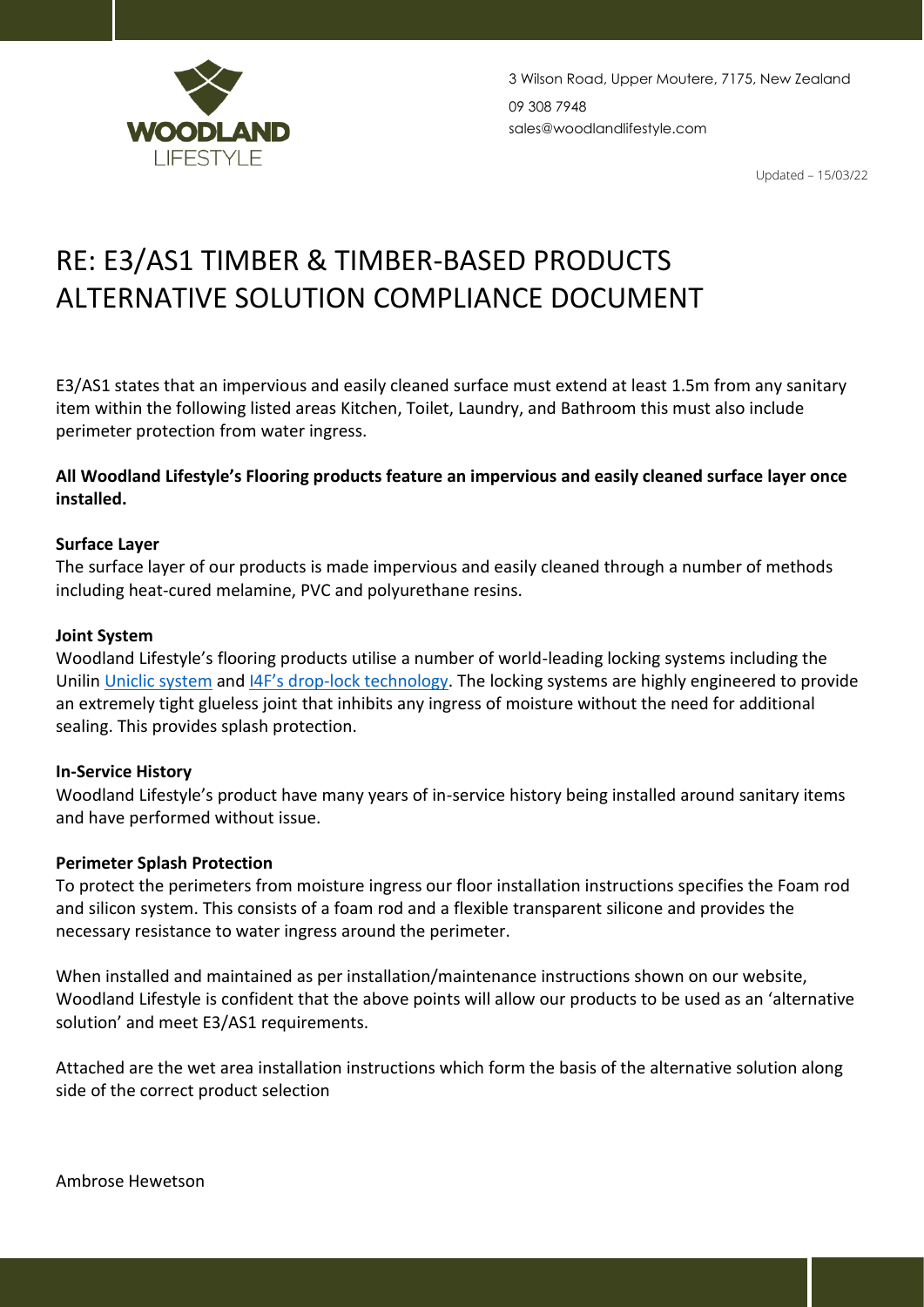

3 Wilson Road, Upper Moutere, 7175, New Zealand 09 308 7948 sales@woodlandlifestyle.com

Updated – 15/03/22

## **Wet area installation document**

**To comply with NZ building code E3/AS1** 

Applicable Woodland Lifestyle ranges

- Laminate Grande Wide, Quattro Vintage, Urban, Magnitude, Style, Euro deluxe, Lungo, Oasis
- Hybrid Genesis, Strata, Herringbone, Crete
- Bamboo

**Note** - **Not all ranges are suitable for Bathroom and laundry installation, check specific range instructions** to see where the product can be installed. All ranges are suitable for Kitchen installation

Once your floor is installed follow the below finishing guidelines to ensure the perimeter of your wet areas are sealed to prevent ingress of moisture, this applies to rooms where sanitary items are present such as kitchens, bathrooms/toilets, and laundries.

As per NZBC E3/AS1 the below perimeter finishing installation method must extend at least 1.5m from any sanitary fixture which includes items such as Dishwashers, Wash tubes, washing machines etc. In enclosed bathrooms, laundries and toilet facilities Woodland Lifestyle recommends sealing the complete perimeter of the room.